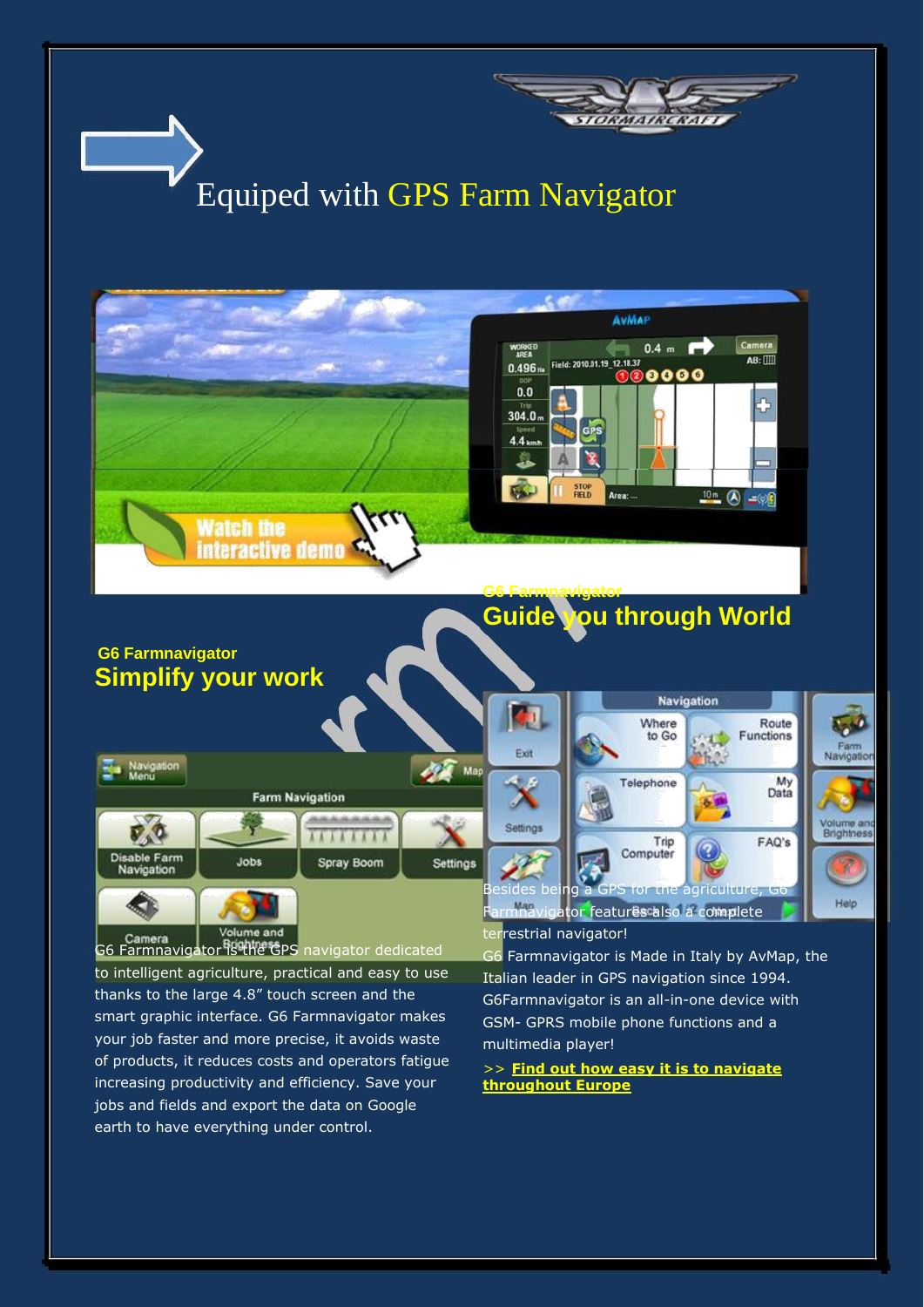#### >> **[Find out all the Farm navigation](http://www.avmap.it/farmnavigator/index.php?swt=0702) [functions](http://www.avmap.it/farmnavigator/index.php?swt=0702)**



### The most complete GPS solution for intelligent agriculture,

G6 Farmnavigator is born from the partnership between AvMap, the Italian leader in GPS navigation since  $1994$ Satconsystem, the specialist in high-tech tools for the agriculture.

That's why G6 Farmnavigator is the most complete GPS solution. G6 Farmnavigator features:

 $\Box$ Farm Navigation

٦

- ۰ Road Navigation
- Triband\* GSM Phone
	- Alcohol Tes
	- Multimedia Player

\* **[Only for G6 Connect Farmnavigator](http://www.avmap.it/farmnavigator/index.php?swt=06) [version](http://www.avmap.it/farmnavigator/index.php?swt=06) [\\*\\*Only for G6 Farmnavigator version](http://www.avmap.it/farmnavigator/index.php?swt=06)**

#### **Hardware:**

- 4.8" Touch Screen
- Master/slave USB Built-
- in GPS U-Blox LEA5
- ш External GPS Antenna LEA-5H a 4Hz, WASS/EGNOS DGPS
- $\blacksquare$ GSM, GPRS\*
- 冨 Bluetooth for hands free calls\*\* **[Learn more](http://www.avmap.it/farmnavigator/index.php?swt=0701)**
- **Main Features:**
- **Farm Navigation:**
	- Sprayboom setting
- Lightbar and guiding lines M.
- **Perimeter and area measurement**
- Jobs and fields database 証
- **Compatible with AvMap USB** External camera (not included) **[Learn more](http://www.avmap.it/farmnavigator/index.php?swt=0702)**

#### **Road Navigation:**

- **Lane Assistant**
- $\blacksquare$  TTS vocal instructions
- **Plan next stop**
- **Trip Computer**
- **Map of 34 European countries**
- Built-in alcohol tester\*
	- **[Learn more](http://www.avmap.it/farmnavigator/index.php?swt=0703)**

#### **Telephone\*:**

- Contacts management tur.
- SMS management m.
- **Hands free calls**